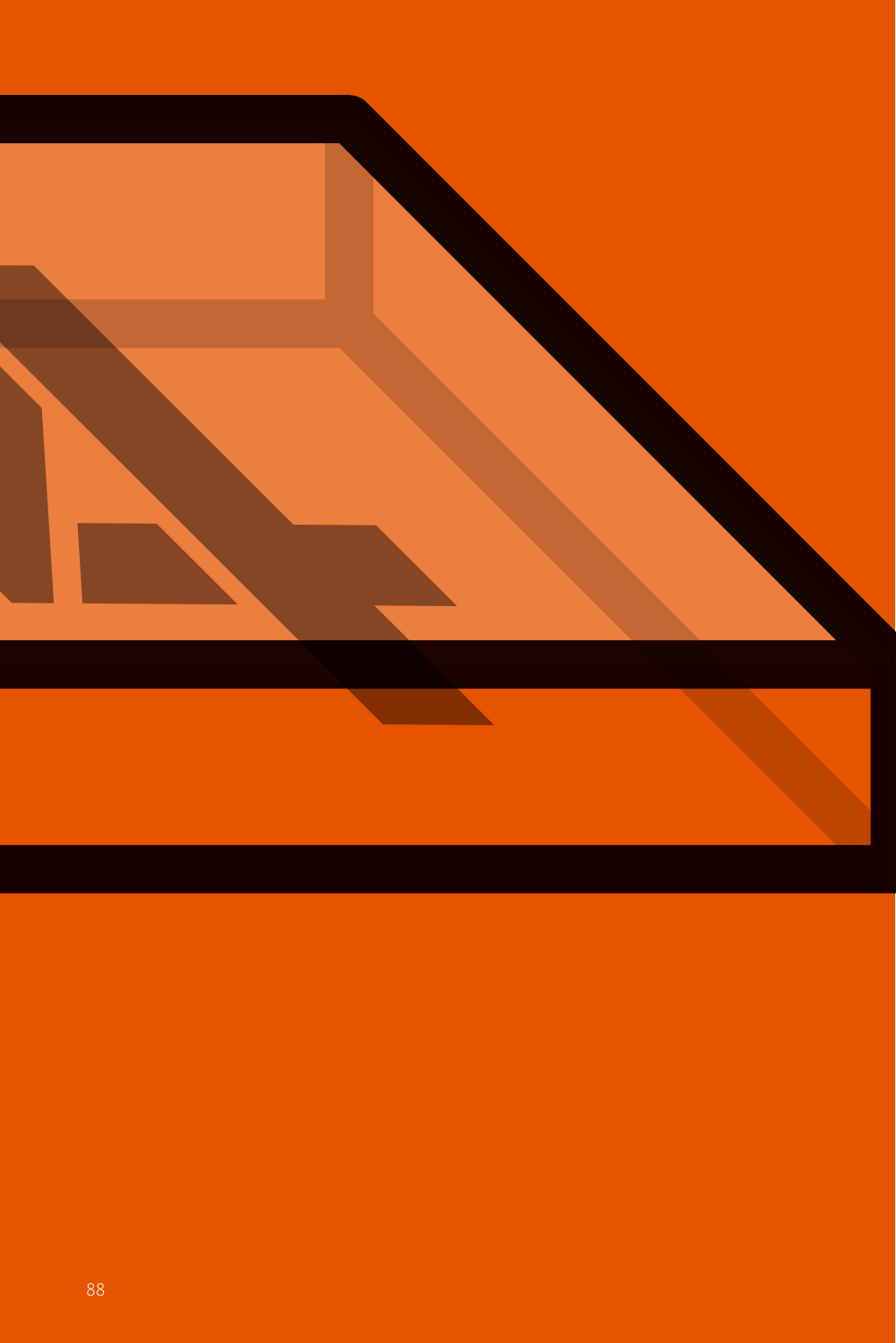# Foundation 4 Values

Value judgements are at the core of economic questions. Students should learn to distinguish between different values and learn to discuss them rather than sweep them under the carpet.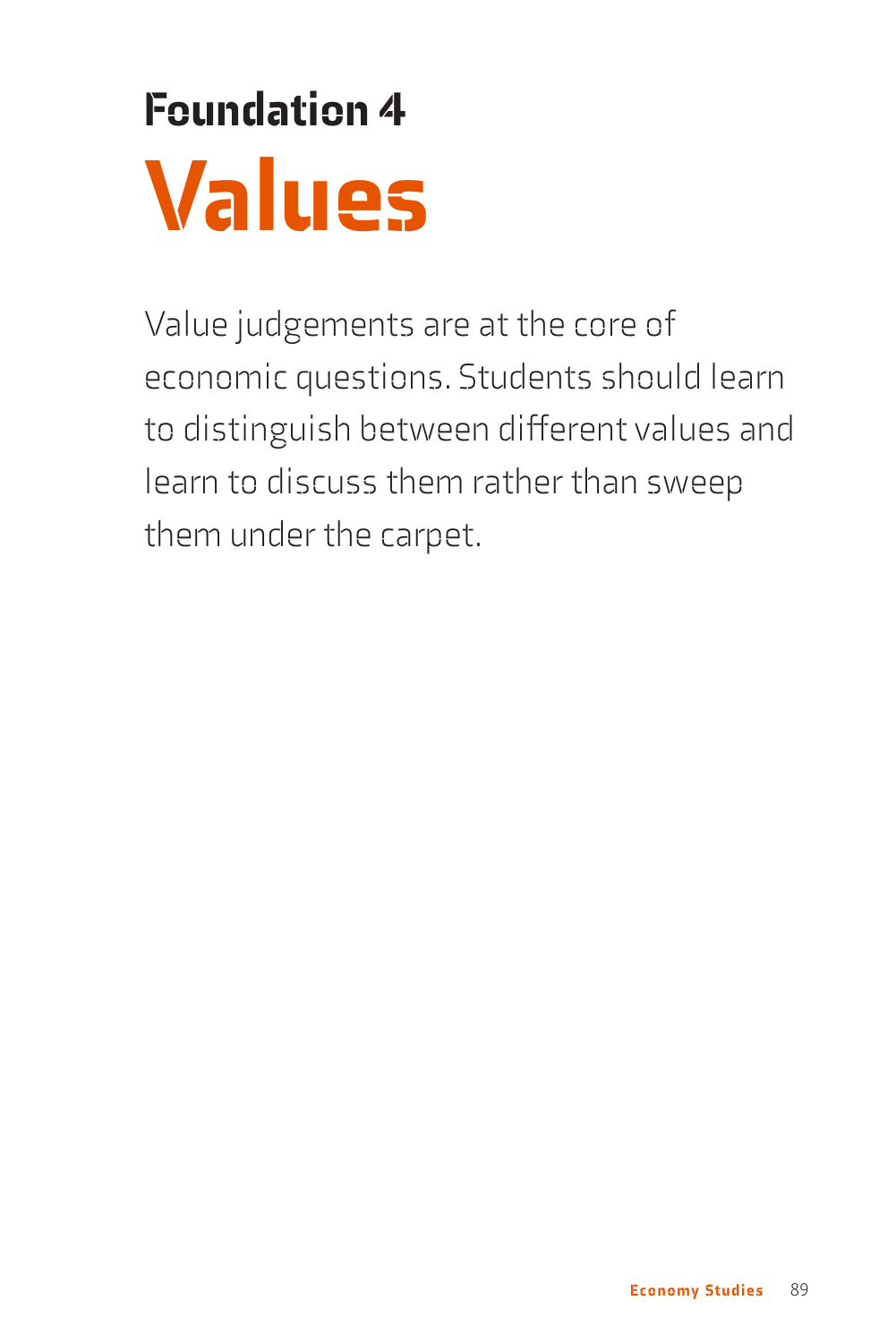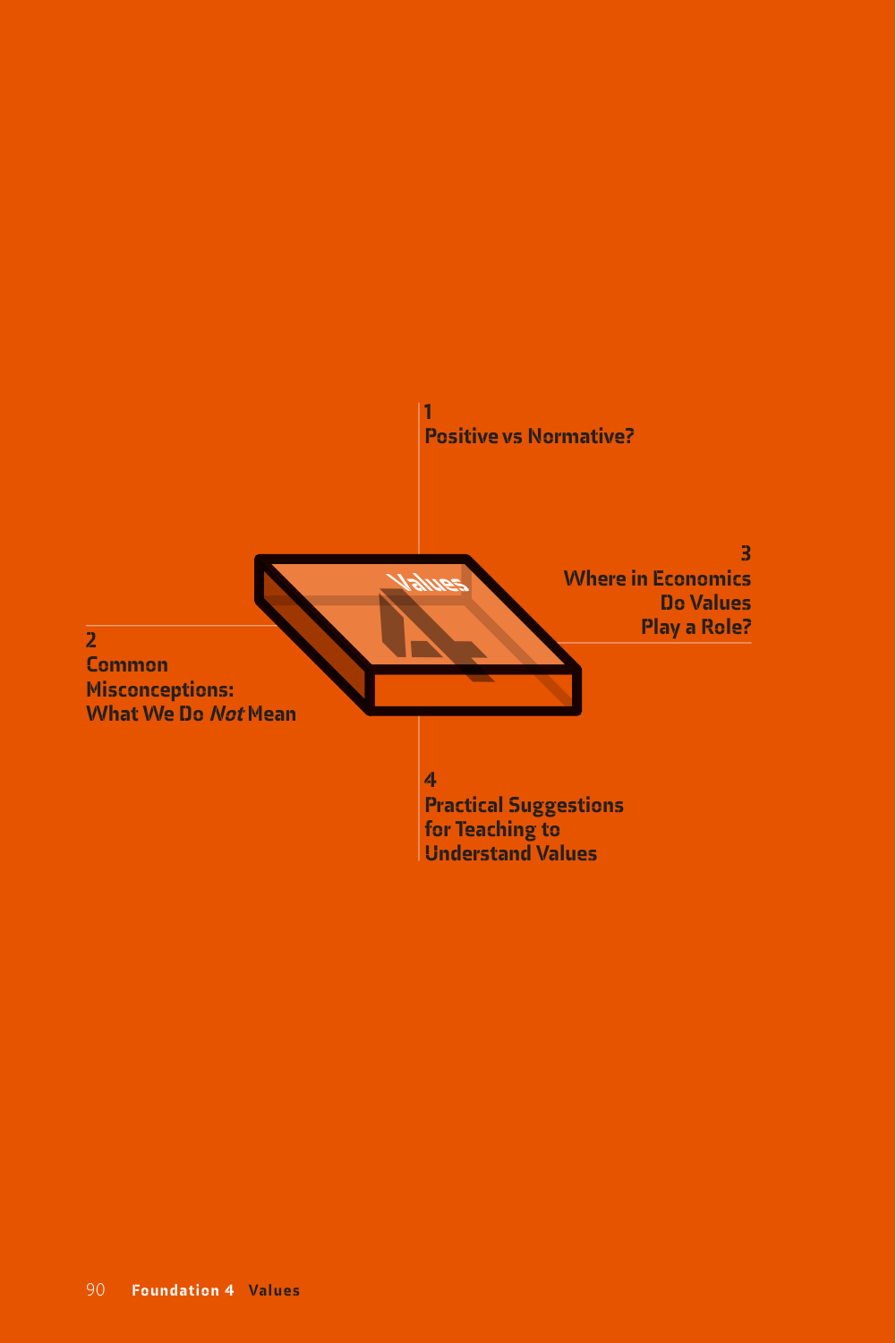Economics, at its core, is about sustaining life and enhancing its quality through improving economic systems. What quality of life is, however, depends on value judgements. Values are thus at the core of economics. It is crucial that economics students develop a strong understanding of the role of values in economic systems and in any analysis they make of these systems. From this understanding, they can inform those making decisions on the relevant values at hand, and are aware of any values embedded in their own theories and methods.

An understanding of the values that are at play in economic questions can be gained in part through thought experiments and mental exercises, but ethical philosophy in itself is not enough. Students should be confronted with real-world scenarios, challenges and policy decisions and asked to assess them against a range of value standards to see that contrasting conclusions can be reached by economic analysis when the foundational values are changed. In addition, we believe that economists' work needs to be grounded in the concerns of actual people, through conversations and surveys of them. This habit starts at the undergraduate level.

The chapter starts with an overview of the various reasons for teaching students to understand and highlight values in their economic work. In the next section, we engage with various counter-arguments. The third section sets out three ways in which values play a role in economics: as outcomes of economic processes, as causal factors in economic processes, and as embedded in academic tools. Finally, we provide a number of practical suggestions for implementing this principle in economics courses.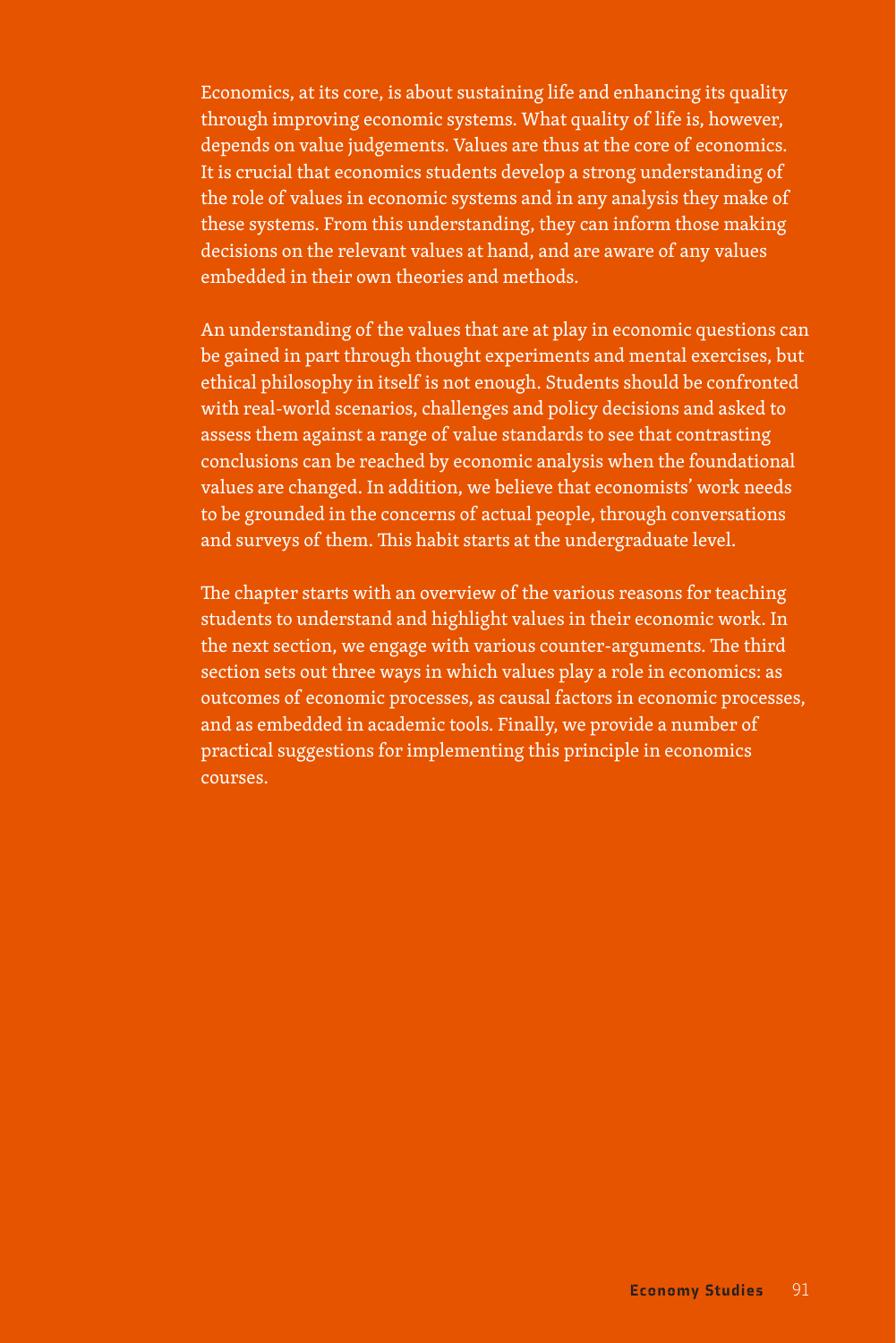### *"Economics, as it has emerged, can be made more productive by paying greater and more explicit attention to ethical considerations."*

**Amartya Sen** (1987, p. 9)

Economic problems are never merely intellectual puzzles. At their core, economic problems are problems because they impact people's lives and the Earth's ecosystem more broadly. The ultimate goal of economists' work is to improve economic systems of resource extraction, production, distribution, consumption and waste disposal through which societies provision themselves, so that people can better achieve what they find important. In other words, what they define to be a higher quality of life. To be able to determine what constitutes an *improvement* in the quality of life and thus to the economic system however, we need to make judgments about values (Wilber, 2004). Therefore, it is crucial that economists are able to understand the different values that play a role in an economic issue. Values are an integral aspect of economic dynamics. Keynes, for this reason, wrote that *"Economics is essentially a moral science. That is to say, it employs introspection and judgement of value."* (1938, p. 2). An organising principle of economics education should thus be to teach students to understand the role of values in economies and in economics as a discipline.

By values we refer to *notions of what is important or good*. It is useful here to distinguish between values (abstract concepts about what is good or important) and norms (how one should act in concrete ways). This is also different from the more narrow concept of economic value (Mazzucato, 2018), although the two are related to each other. Ideas about economic value are at the core of economic theories, making them an important aspect of teaching theory. However, in this chapter we focus less on economic theories, and more on the different values that are involved in economic processes.

### 1 Positive vs. Normative?

Current economics programmes often begin with juxtaposing normative and positive economics. Normative economics, being concerned with the 'what ought to be' questions, is said to be for philosophers and politicians, while economists, as true objective scientists, are said to concern themselves solely with positive economics, the technical 'what is' types of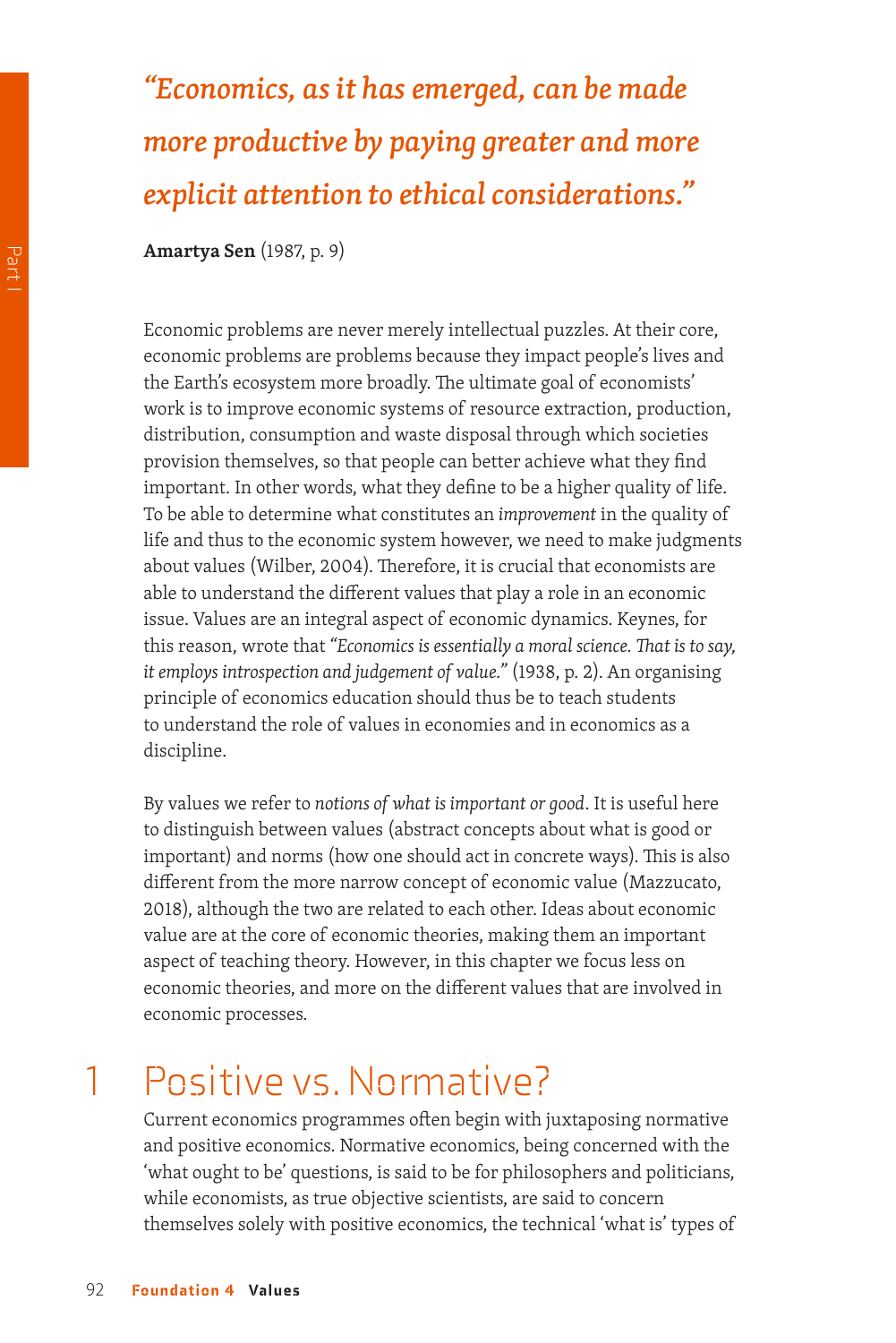questions (Butler, 2009). Frequently cited in this regard is the following statement in Robert Solow's essay *Science and ideology in economics*, pushing back against those arguing for explicit inclusion of values in economic analysis: *"It is as if we were to discover that it is impossible to render an operating-room perfectly sterile, and conclude that therefore one might as well do surgery in a sewer"* (1994, p. 240). The metaphor in the above quote is frequently presented in class as an argument that values are something filthy and dangerous that are to be kept out at all costs.

If we read on, it becomes clear that Solow did not intend any such thing. His suggestion is rather to try to differentiate between value judgements and scientific analysis, and to show both clearly in their own right. The final sentence of the essay sums it up: *"[T]here is sense in a determined effort to see both that issues of value-conflict do not get smothered in smooth pseudo-science and that conflicts susceptible of a scientific answer not get submerged in a flood of ideology impervious to analysis and evidence"* (Solow, 1994, p. 251). Both are crucial, both deserve the attention of the economic researcher. And it is vital to teach students to see the difference between them.

So why do we frequently hear economists say that their work is non-normative, that they are objectively performing positive analysis? You never hear chemists saying that: it is very hard to imagine such a thing as normative chemistry. Nor do you hear literature reviewers say it, because they are expected to make value judgements. The reason we as economists say this is because our terrain is so intensely normatively charged, and so we attempt to abstract from value judgements, as we explore in more detail later. The outward appearance of positivity and objectivity can be sustained as long as all economists use the same set of normative assumptions to underlie their work (such as that prices reflect value), but that does not make economics value-free.

This is not to say that we economists are consciously cheating everyone. Most economists we know have strongly internalised this professional ethic of the 'technical' advisor: they honestly attempt not to impose their private views. It is merely to say: the fact that many of us pride ourselves on being 'positive' scientists does not mean that normative considerations do not play a large role in our field of expertise. It is rather the reverse: because it involves *so many* thorny normative issues, we try to limit and flag our subjectivity wherever we can.

We agree that economists should try not to let their personal views affect their analysis. But we believe that the best solution is not to blind ourselves to the normative, to treat it as toxic. We should rather put it into the limelight. In other aspects of our society, we have also found that with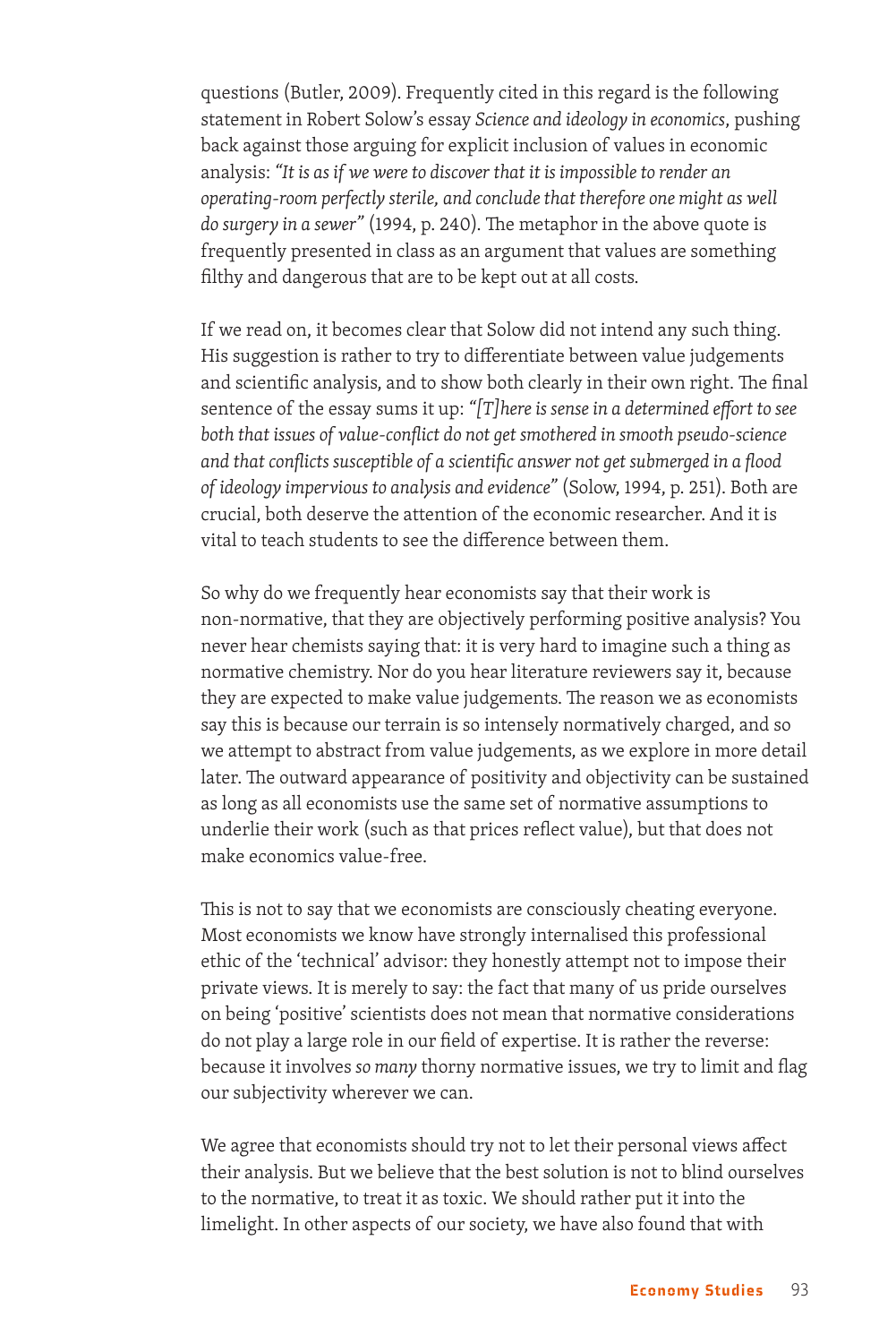difficult issues, transparency and active engagement are more effective than burying it and pretending it does not exist.

The idea of the economist as a neutral technical advisor carries within it another danger: advisors generally work for those in power. Most of us do not see ourselves as servants to kings and CEOs, and would rather be seen as serving *'the people'*. But the distinction is a fine one. If we do not carefully watch whose interests are being served, but instead focus on limiting our analysis to the technical, rather than the normative, we can easily find ourselves simply reproducing or even exacerbating the existing power relations in society (Roncaglia, 2017).

A productive approach to teaching students to be aware of values is to openly discuss them in class. Through discussing normative issues, students sharpen their analytical skills and critical thinking on the role of values, inside and outside their own minds, when studying economic topics. Doing the opposite, making values into a taboo or relegating them into a single course on ethics, makes students blind to values when doing their analyses. The goal of economics education should not be to train students to quietly or tacitly hide value-judgements. This leaves students unable to discuss and analyse them properly, teaching them at best to play hide and seek with regards to value. Instead, it should be standard practice in economics courses to uncover (potentially difficult to identify) values and openly discuss them. In turn, this transparency and clarity can help society in its economic decision making.

## 2 Common Misconceptions: What We Do Not Mean

To prevent misconceptions, we briefly explain what we do *not* mean by teaching understanding the role of values in economies.

First and foremost, we are not advocating to teach students certain values. Academic education should teach students how to think critically and independently. Trying to instil normative ideas in them would amount to indoctrination (perhaps with the exception of professional codes of ethics). A key difference between education and indoctrination is that the former tries to present a complete picture, with pros and cons, strengths and weaknesses, the status quo and alternatives, while the latter one-sidedly and uncritically presents arguments to convince the audience of something.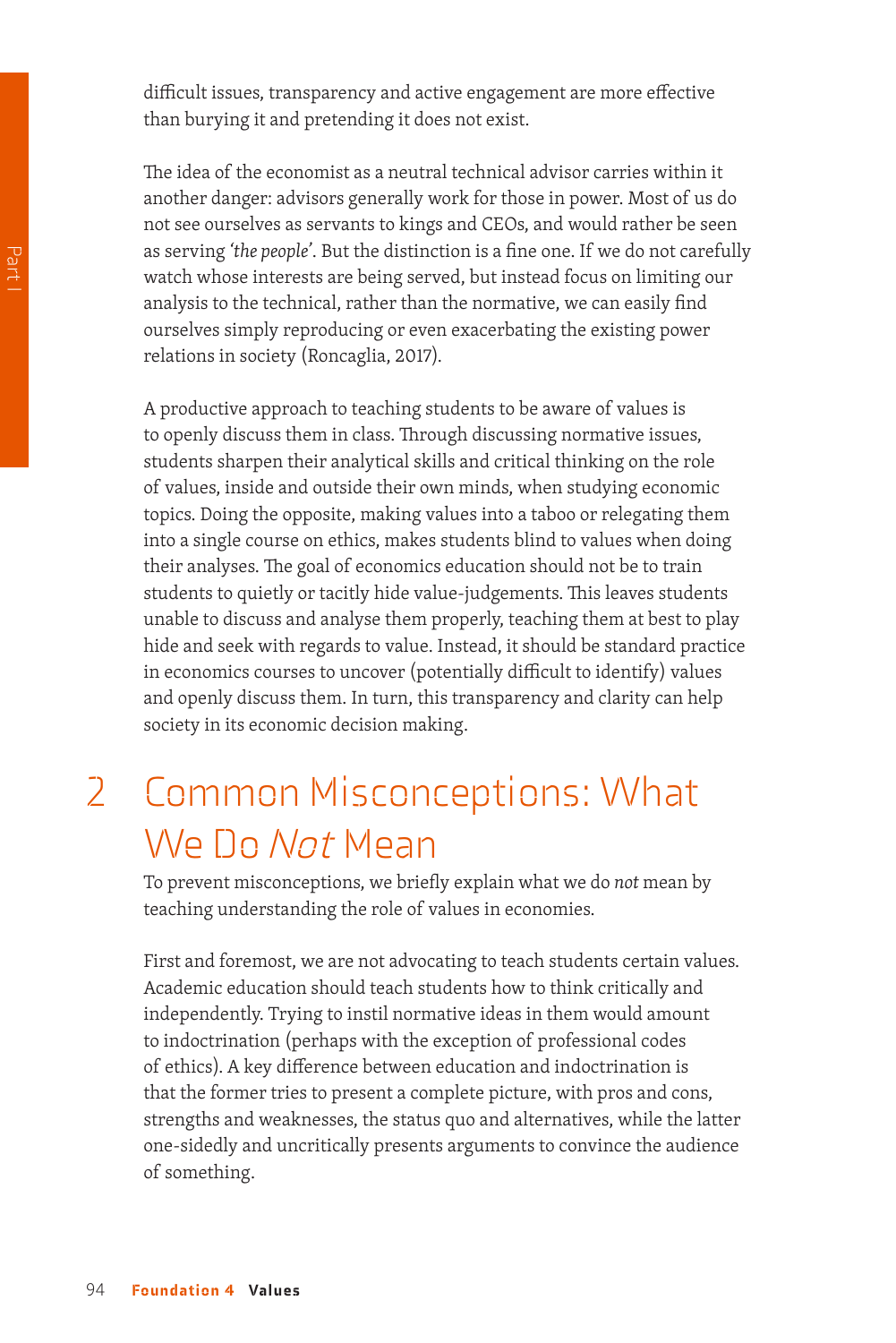When discussing policies, ideas, or ways of organising the economy, it is crucial that teachers do not try to convince students of the superiority of one, but instead present a broad range of evidence, arguments, and alternatives, to allow students to critically assess and evaluate choices for themselves. And perhaps most importantly, students should be allowed to question and examine any assumption and argument.

This is not merely a theoretical notion. Today, there are lobby groups actively working to promote certain political ideas within economics education. To give an example, one of the most important organisations focusing on economics education in the US is the *Foundation for Economic Education* (FEE). It is partially funded by the billionaire brothers Charles and David Koch and promotes according to its own mission statement *"individual liberty, free-market economics, entrepreneurship, private property, high moral character, and limited government"* (FEE, 2021, p. 1). While some of these notions are fairly empty or open to interpretation, such as 'high moral character' (who could be against that?), others form a very specific and politically motivated package of economic thought.

In doing so, the FEE made *"the case against pluralism"* in economics education, arguing only free market ideas should be taught. Using a politically charged Whig history argument, they claim that their favoured ideas are simply scientifically better than other ideas (see also the box *Whig history: Is the mainstream of the moment always the best?* in chapter *Foundation 2: Pluralism*). They stated that left-wing, but theoretically very different economic thinkers, such as Marx and Veblen, were rejected *"not because of political views, … but rather because their theories were seen as fatally flawed"*, while conceptually distinct but both *"free market economists, like Milton Friedman and Friedrich Hayek, … rose to prominence by using logic and evidence"* (FEE, 2017, p. 1).

This is just one illustration of an interest group. We equally oppose the monopolisation of economic education by for example Marxian ideas, as was the case in several communist countries. Such politically motivated campaigns to exclude ideas from being taught to students have no legitimacy and should be rejected by any economist, irrespective of their personal political views or theoretical preferences.

Secondly, while we acknowledge that it is impossible to fully separate positive and normative issues, we do not advocate blending the two together. Like Solow (1994), we think it is best to distinguish positive from normative where possible and treat them independently. As such, we firmly oppose treating normative issues as taboo and instead argue for explicitly including them in economics education. When teaching a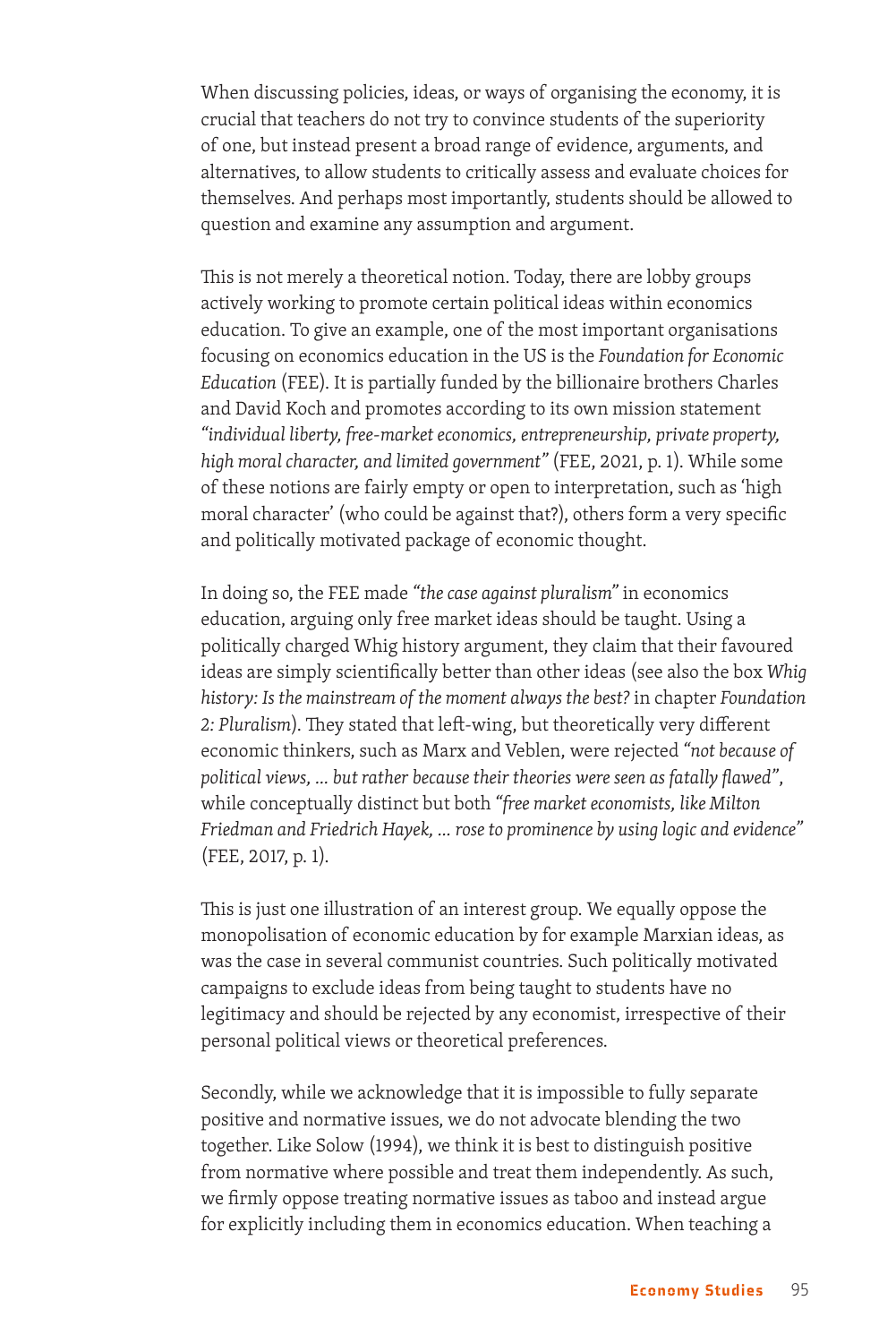course on a topic, the values concerned should be treated as a distinct and important element. A course on labour, for example, would be incomplete without explicitly discussing and treating the different values that are involved in labour processes and arrangements such as equity, autonomy and efficiency.

Thirdly, we do not think economists should be the ones making normative decisions for society. In a democratic society such decisions should be made by citizens, either directly or via elected representatives. Therefore, we do not advocate training economics students to make normative decisions and defend them with sophisticated ethical arguments. Instead, students should learn to inform those who make decisions about the values that are relevant for the economic issue at hand. They need to be able to transparently present different economic decisions together with their underlying values and how these might clash.

Clearly revealing and setting out the values concerned also helps economists to avoid imposing their own value-judgements, even if unconsciously, on society's decisions. It is about preventing normative decisions from being hidden inside complex models, so that value-judgements can be made in a transparent and democratic manner.

### 3 Where in Economics Do Values Play a Role?

We advocate teaching students three complementary angles to understand the role of values in economics. First, values are found in the (intended and unintended) *outcomes* of economic processes. Second, values are *causal factors* in economic processes. Third, values are *embedded in academic tools*. We will discuss these three in turn.

#### Values regarding outcomes of economic processes

First, we discuss values regarding economic outcomes: to what degree is the resulting situation just, efficient, fair, sustainable etc.? For many economists this will be the most familiar category of the three. When making a decision, a normative valuation is needed. Values determine what is seen as a desired outcome and what is not. In this way a normative judgement can be combined with theoretical reasoning to construct policy recommendations. To be clear, we do not think this entire valuation process should be done by economists, or that our own personal values should determine economic decision making. We think the values of all those involved should be determinative.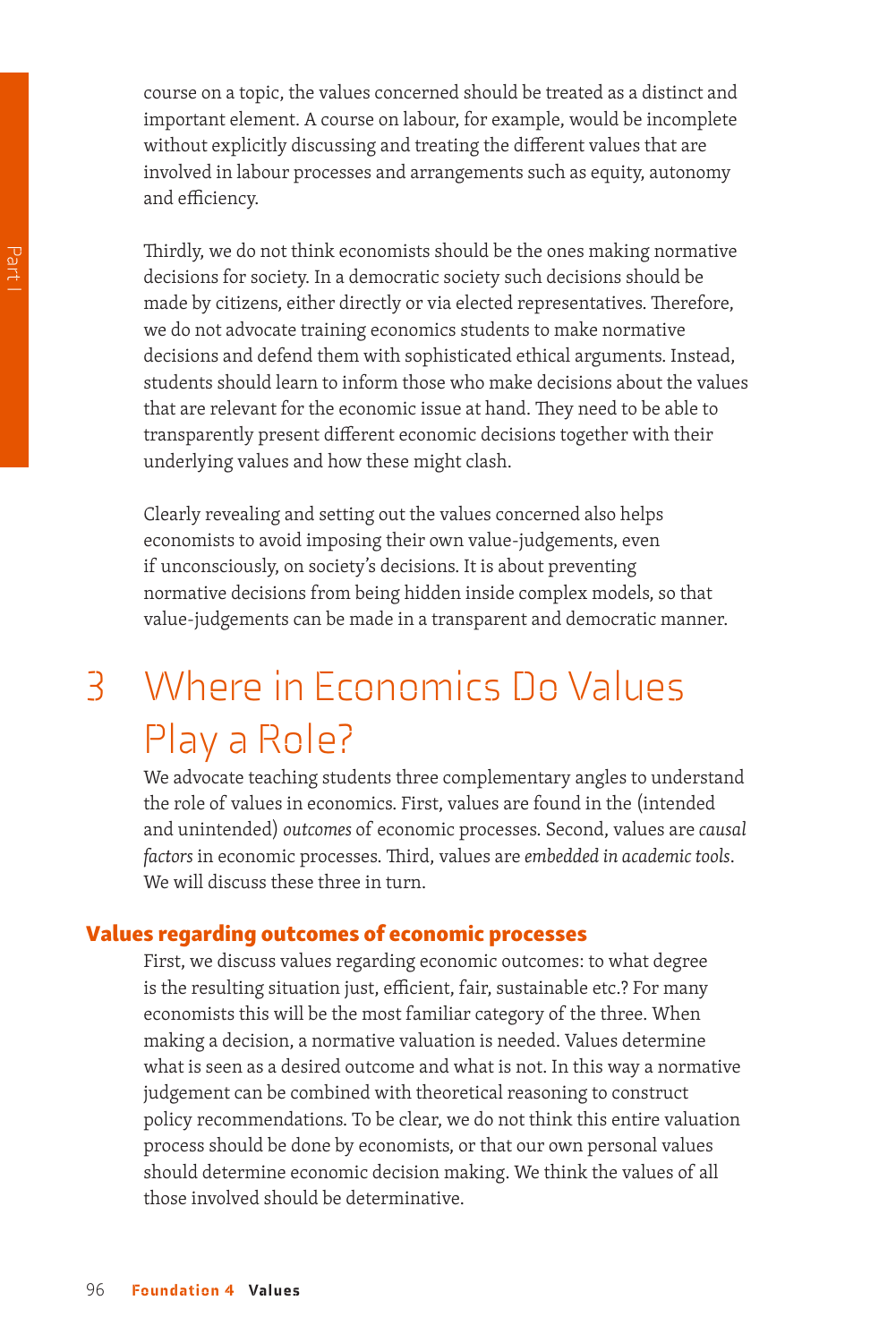The role of economists in policy making, therefore, is to uncover the values concerned and help others understand how they relate to the potential decisions. In economic research and teaching, normative aspects are too frequently smothered, to use Solow's words, in the notion of *'efficiency'*. Colander (1992, p. 196) explains that textbooks often give *"the impression that discussions of efficiency belong in positive economics"*, while this is clearly not the case. *"[A]chieving economic efficiency is not an end in itself, but is a debatable, normative goal which often will conflict with other normative goals society might have".* We always need to ask: efficiency of what? Yes, least input for most output, but what input and output? And when we deal with more than one category of inputs and outputs, we need to determine their relative importance. Often we assume that the market determines this for us, justly. But we know that requires additional moral and analytical arguments, even within a neoclassical framework as there are market imperfections and externalities (Wight, 2017). Inequities, furthermore, can make efficient outcomes be undesirable, because as Sen put it *"a society or an economy can be Pareto-optimal and still be perfectly disgusting"* (1987, p. 22). For all these various reasons, a good economist needs to see values, name them, and lay them out clearly for the audience, as an integral part of their research and teaching.

A brief example might be helpful here. When the famous pin factory example of Adam Smith is cited, often only the efficiency aspect of the division of labour is discussed. This, however, leaves out the worries Smith had about how the division of labour would degrade and alienate the workers in the pin factory. He wrote that the worker *"becomes as stupid and ignorant as it is possible for a human creature to become"* because of the extreme focus on one tiny task (Smith, 1776, pp. 178-179). He even argued that the division of labour could cause *"the almost entire corruption and degeneracy of the great body of the people. … unless the government takes some pains to prevent it".* In other words, Adam Smith identified efficiency as only one of the many values of concern when discussing the division of labour. This is a model for teaching and research in general.

This aspect of values is made more concrete in *Building Block 1: Introducing the Economy* and *Building Block 10: Economics for a Better World*.

#### Values are causal variables in economic processes

The second place of values in economic thinking is as causal variables in economic processes. That is, the values people hold affect their behaviour, and this has systemic consequences. This makes values important drivers of economic action. As such, they cannot remain unstudied if we want to understand how economies work. Recently, this has attracted more attention in economic research and we believe that economics education should follow suit.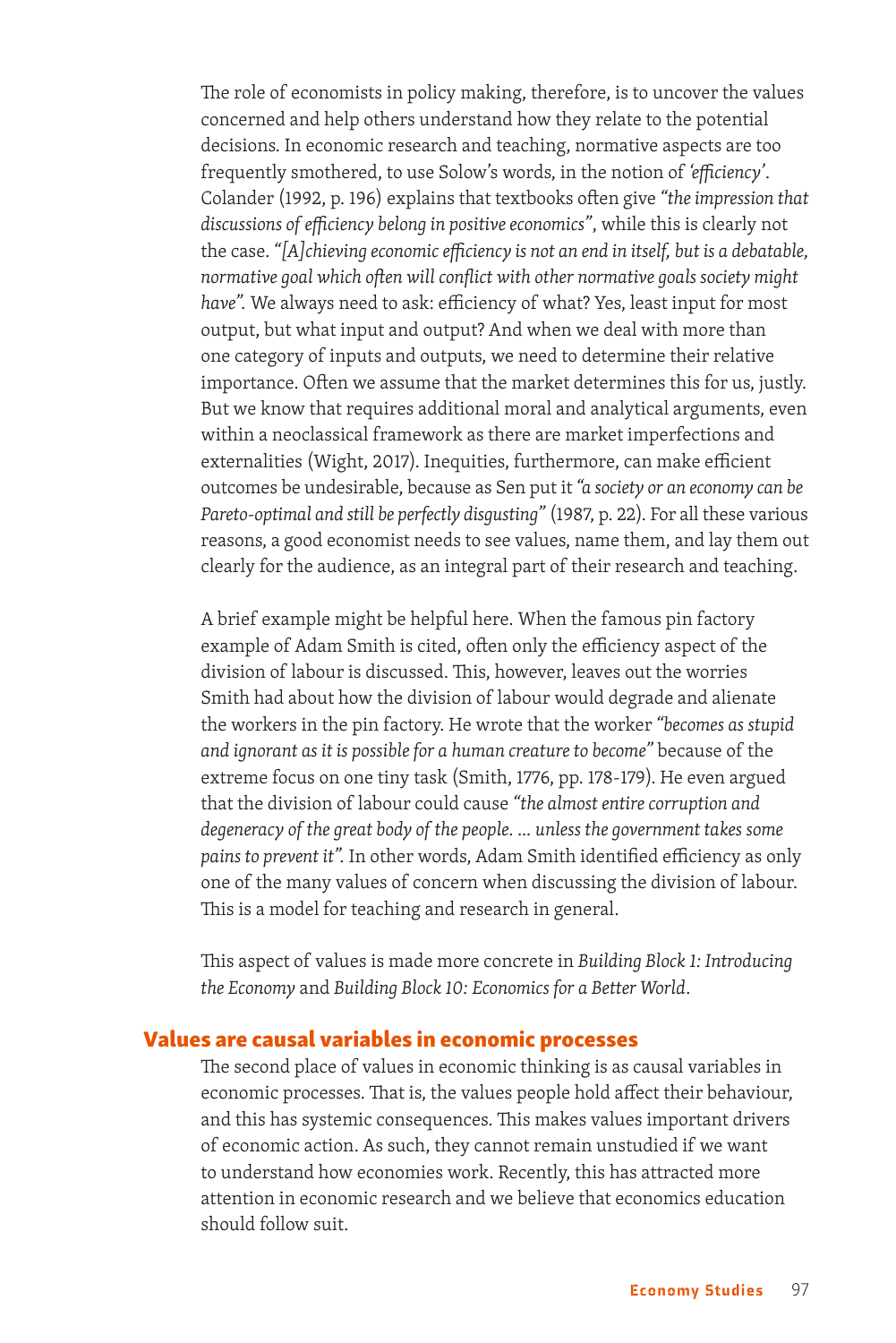Values are also connected to economic forms of organisation. There is, for example, a well-established literature on how values relate to markets: markets can function only when private property is respected and enforced (North, 1990; Robinson & Acemoglu, 2012), and cheating or hiding of defects, because of information asymmetry, is not prevalent (Akerlof, 1978). But the market is also accompanied by the moral logic of *one dollar one vote*, giving rise to debates about whether markets are morally civilising or degrading (Fourcade & Healy, 2007; Hirschman, 1982). It also important to pay attention how power relations are related to values. For instance, ideals regarding the 'proper' role of men and women can make it harder for women to achieve economic independence and success.

When discussing values as drivers of economic processes, it is worthwhile spending time on the question of how people's values are formed and actively shaped into norms or desires by economic actors. Important examples of this are religion, education and the marketing industry. A lot of time, effort and money is being spent to influence what people value, so this cannot be left out of the picture when educating future generations of economists.

This aspect of values is made more concrete in *Building Block 5: Economic Organisations & Mechanisms*, *Building Block 6: Political-Economic Systems* and *Building Block 8: Economic Theories.*

#### Values are embedded in analytical tools of economists

Finally, the third category of values in economics are those that are embedded in analytical tools. Normative issues do not only arise when choosing between several policy options. They enter at every stage of the research process: choosing which topic to study, which question to ask, which research methods to use, which statistics to create or study, and which theories to use to get a grip on the complexity of the real world. All these choices have consequences for the conclusions reached by economic analysis. This also shows why pluralism of theories, methods and research foci is important: it helps students to see the different sides to the story.

Take for instance the technique of *cost-benefit analysis* (Boardman et al., 2017). It tries to quantitatively estimate costs and benefits which, indeed, makes it a very attractive instrument to policymakers and one that professional economists frequently work with. But it also has serious drawbacks and reasons to be cautious when applying it, to pay explicit attention to its limitations. Perhaps most importantly: it makes normative trade-offs and decisions invisible, especially for non-economists.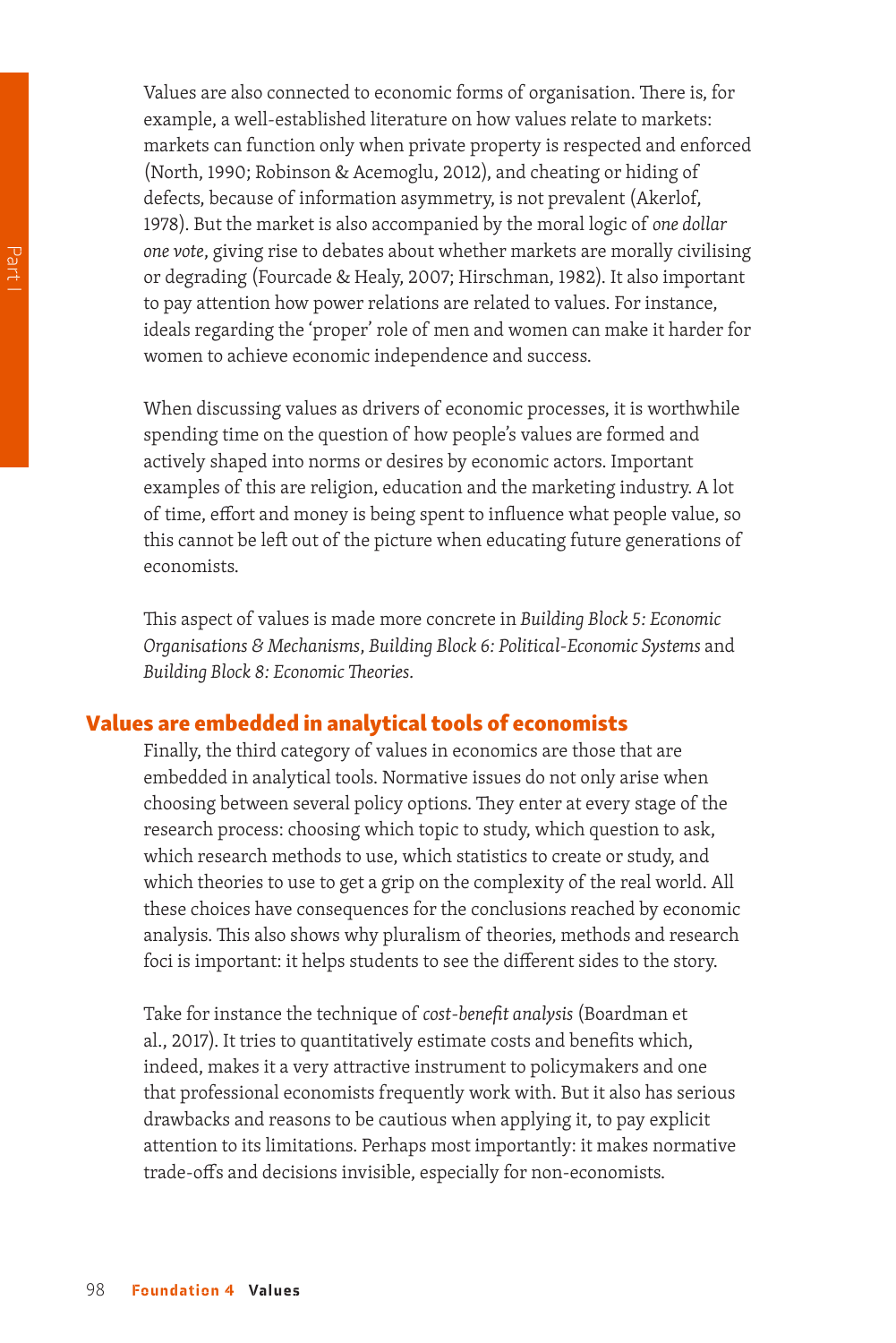Due to the need to monetize or quantify costs and benefits, CBA has to make normative decisions. To arrive at the estimated costs and benefits, CBA touches upon two normative issues. First of all, by looking at overall net benefits, it is not able to deal with the socio-economic distributional effects of the benefits and costs. Secondly, how to measure the unmeasurable? Some things are difficult to qualify in monetary terms, possibly making use of people's willingness-to-pay. For things, such as human life or the loss of biodiversity and animal species, there are important normative debates about whether it makes sense to *'put a price on life and everything else'*. In sum, only by making many, and often highly debatable, normative decisions about how to value things, it becomes possible to come up with seemingly simple numbers that tell us what the "costs and benefits" of policy options are.

What is often neglected is transparency about the moral dilemmas involved in policy decisions and to pay attention to how different value-judgements might lead to different results in terms of the "costs and benefits". Because the CBA process is opaque to non-economists, economists have to make an effort to highlight the value choices they have used and showcase how alternative value choices would have led to different conclusions.

Additionally, certain value-judgements simply cannot be made when using cost-benefit analysis. For instance, the normative decision not to value a human life in terms of dollars is incompatible with cost-benefit analysis: it requires a single, universal unit of measurement to do the calculations. And even if we do decide to monetarily value human life, how do we determine the price of one? The most common method is to look at wage differentials between more and less risky jobs. We personally do not know a better method. But this is based on assumptions about information and calculation that are difficult to confirm, and it leads straight to the cynical suggestion that the lives of people living in rich countries much more valuable than those living in poor countries. A related issue is that certain normative concerns can less easily be translated into costs or benefits. Take the principles of justice and fairness. Does it make sense to put monetary values on just or unjust punishments, protections or violations of human rights, and fair treatment or discrimination in the labour market?

Again, this is a moral choice, often disguised as merely a technical choice. Do we follow the market logic of one dollar one vote? Or the democratic logic of one person one vote? Or another ethical rule altogether? And how do we value the lives of future generations? Do we use financial market interest rates or some rule of thumb to discount the value of the lives of our grandchildren and their grandchildren?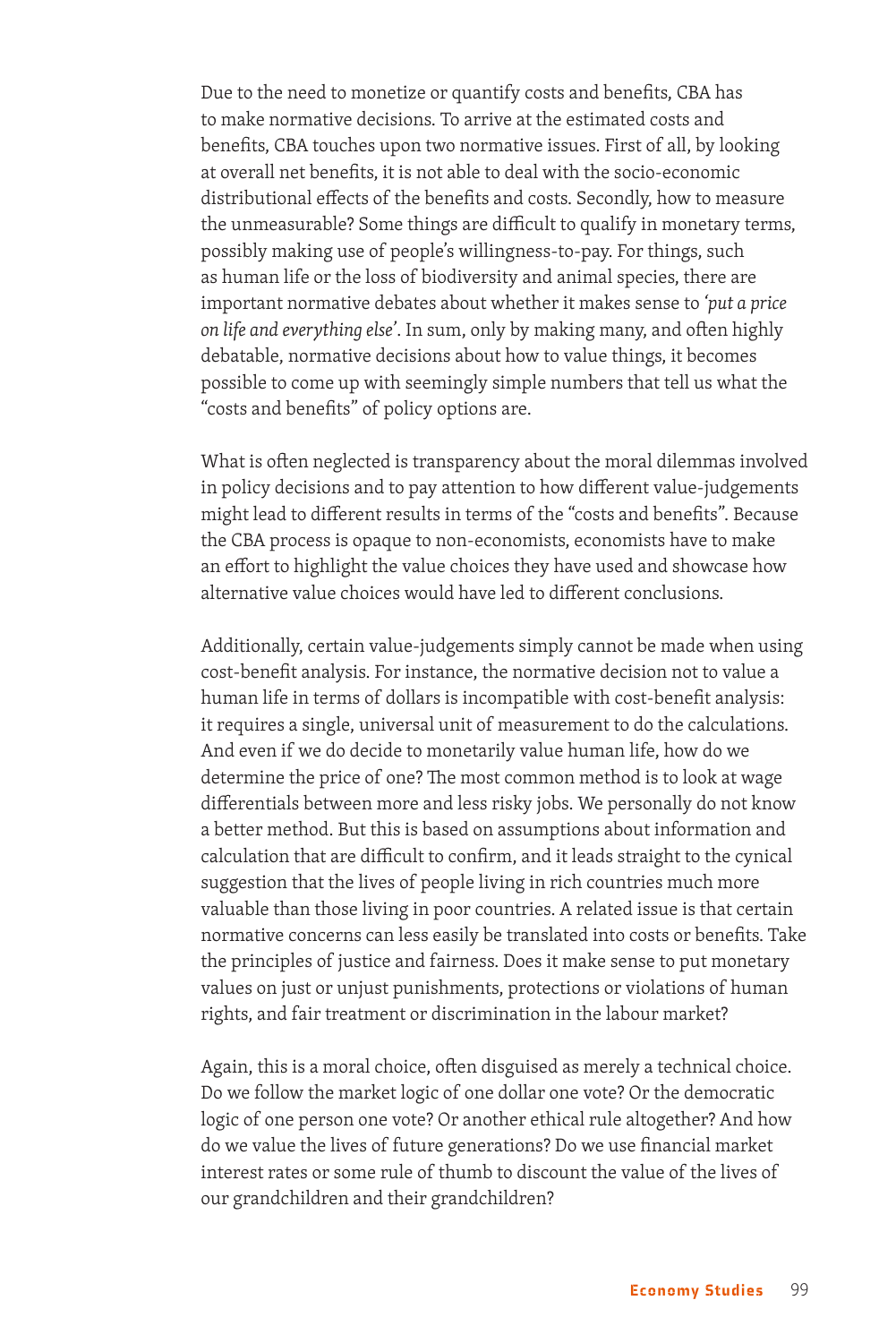Valuing human life is far from the only moral issue when doing cost-benefit analysis. It is a normative choice to monetarily value everything as if it were a consumption good, ranging from having a park nearby, to spending time with your children and being physically and mentally healthy. The list goes on.

Even for market decisions, a cost-benefit analysis is not value-free. Is the market price paid by the highest bidder the same as something's value? Is the value of a thousand dollars the same to a rich and to a poor person? There are many highly debated normative issues, so we think it is important for economists to lay these out in the open and discuss them explicitly, helping non-economists to see through the technical equations and models.

To be clear, all this is not an argument against such approaches. We think that a cost-benefit analysis is a very useful policy tool. However, what we suggest is to treat the normative aspects explicitly and teach students how to discuss these with non-economists.

Furthermore, normative issues play a role beyond welfare economics. As described above, simply by choosing to include or exclude something in the analysis, we are already making a value judgement. For example, when looking at the effects of a policy, very different conclusions can be reached depending upon whether one only looks at the aggregate GDP figure, or also at the income distribution, or at how the effects of the policy differ between men and women, ethnic groups or regions. Different theoretical frameworks also highlight different values.

For instance, most economic approaches featured in this book focus their lens almost exclusively on values of *human* wellbeing, which itself is understood in different ways by the various approaches. It is not that they explicitly argue that ecological destruction and resource depletion are irrelevant, but these processes are simply not an integral part of the analysis; they can only be tacked on afterwards. Each approach simply has its own focus points and blind spots.

Does that mean theory has a political stance, left or right? Not necessarily. They just help to identify the relevant values more clearly. Based on the same value of allocative efficiency, neoclassical economists have made a wide range of politically conflicting policy recommendations, basing themselves on a wide range of assumptions. One neoclassical economist, focusing on externalities and market imperfections, may suggest government intervention, while in the same real-world situation another neoclassical economist, specialised in government failures, may suggest a laissez-faire approach.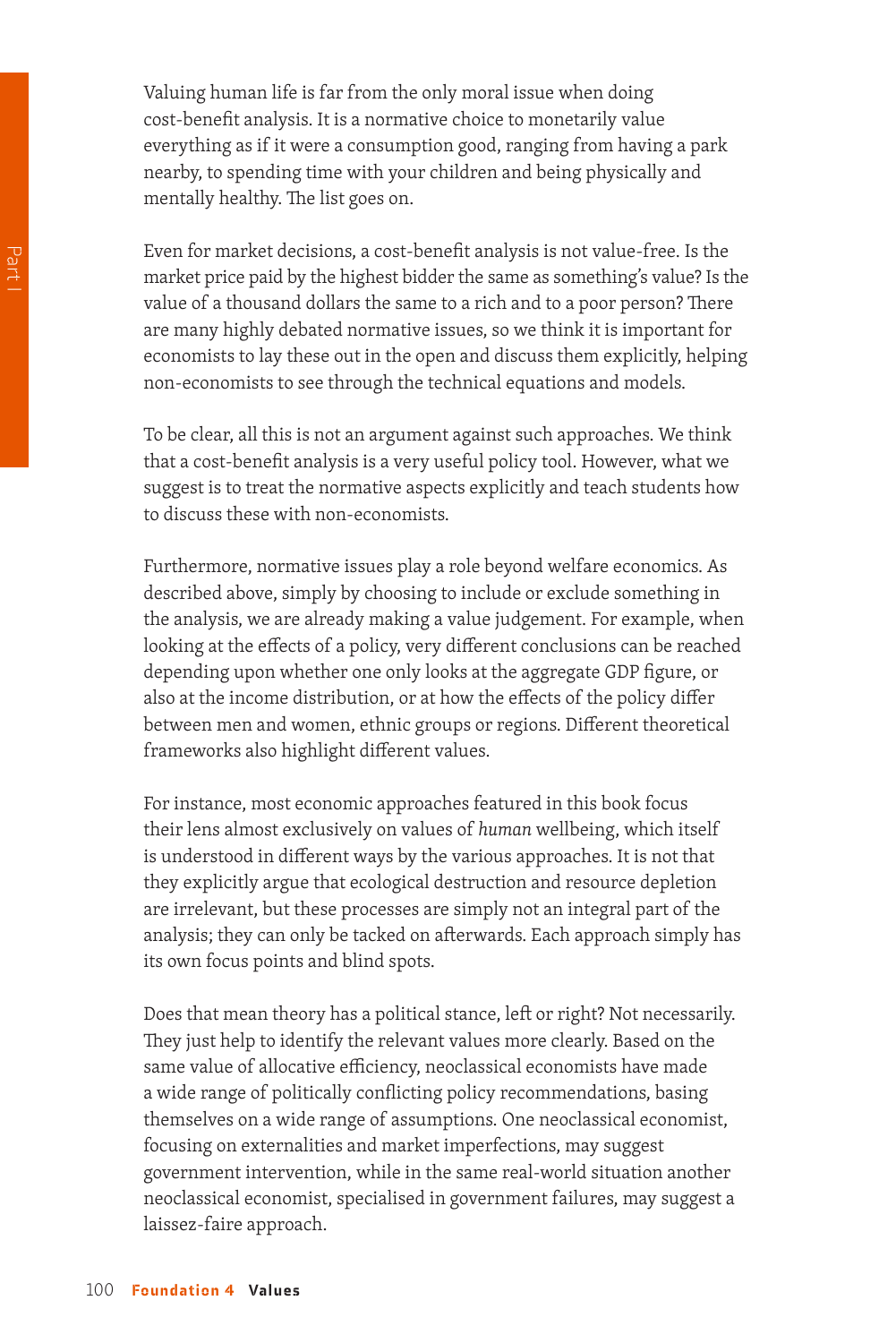In the below box, *The normative aspects of theoretical approaches*, we briefly discuss the values embedded in various perspectives. Additionally, this aspect of values is made more concrete in *Building Block 8: Economic Theories* and *Building Block 10: Economics for a Better World.*

#### The Normative Aspects of Theoretical Approaches

In this box, we explore four examples of theoretical approaches: neoclassical, Marxian, Austrian and ecological, and what they strive towards. Each approach aims to understand the economy. At the same time, they all contain elements of *utopia* and *dystopia.* Here we focus specifically on what this says about their ideals and what pitfalls they caution us to avoid. These normative aspects of theories also allow us to understand the motivation of scholars.

Some theories focus more on utopia, such as the neoclassical school. The notion of 'imperfect' markets suggests that although we may never quite reach it, it is worth striving toward such a thing as a 'perfect' market. To do so, we must remove market 'failures', making them function more 'efficiently', and achieve ever more 'optimal' outcomes.

The optimal outcome for society is achieved when each individual is able to freely and in an informed manner choose the bundle of goods that they prefer given the constraints, and the productive resources are allocated in the most efficient manner (Morgan, 2015). In other words, the neoclassical school is about harnessing market mechanisms to maximize the benefits of the consumer side of humanity. The raison-d'être of neoclassical economics seems to be: we should study markets, because they can be a great force for good, if properly harnessed.

Other schools, such as the Marxian approach, tend more toward the *dys*topian. That is, they show us all the horrible places we might end up in if the dynamics work as they are described. Think for a moment how it feels if someone dear to you has created something special for you personally. This is what Marxian thought warns us about losing. It describes the alienation of living in a system where you have no human connection with the people for whose benefit you work all day, producing clothing, food or other things, nor with the people who in turn work for you, the people with whom you work and even yourself. Marx's scholarly motivation was to warn us about what is lost as capitalist production becomes the standard.

This school has other warnings: the gruesome image of capitalism as an unthinking machine that eats up more and more of society and nature. While the bourgeoisie is frequently portrayed as exploitative in Marxian writing, capitalists themselves are also trapped in this war-like market competition. It should,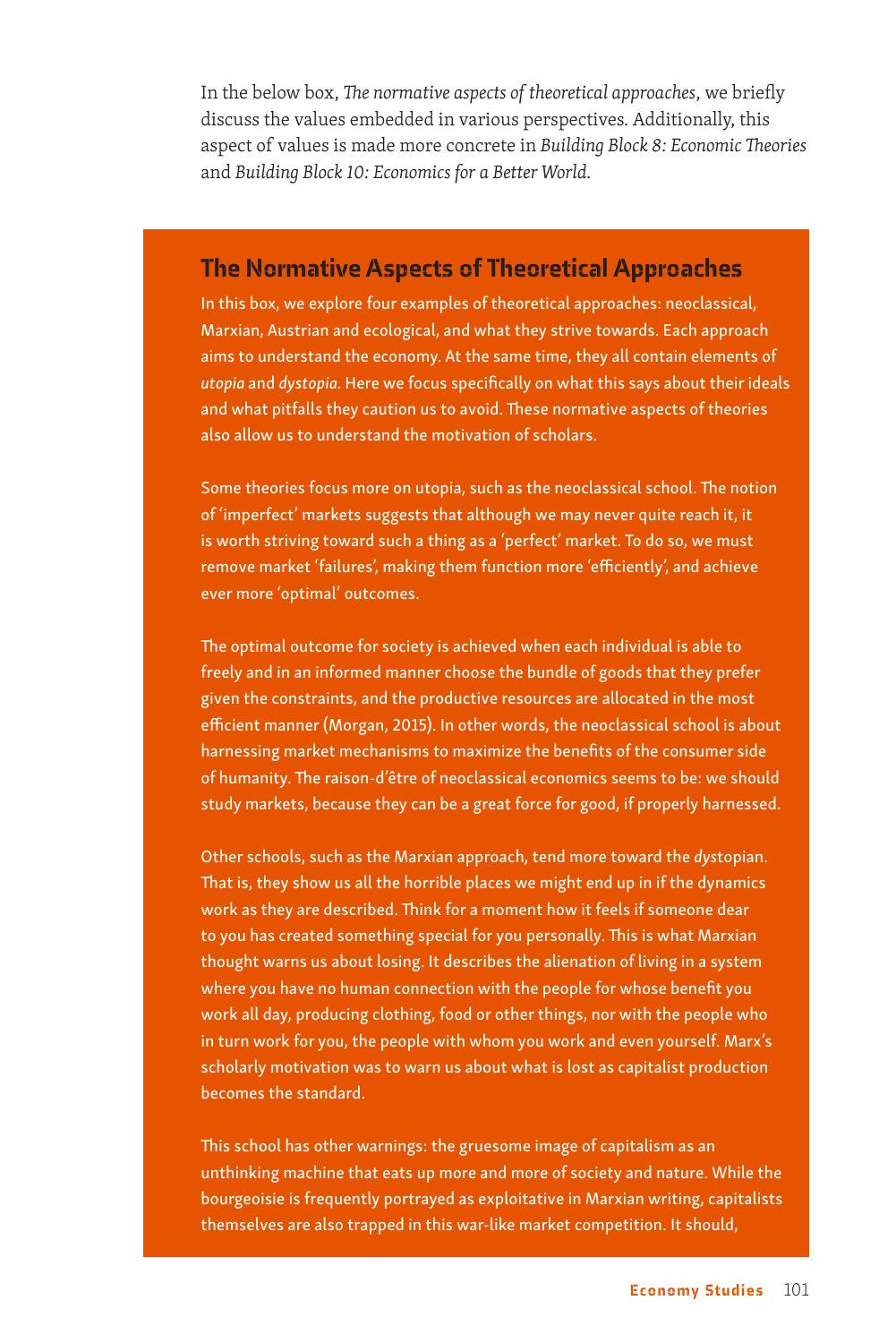however, also be noted that Marx at times praises capitalism for its strengths. Take, for example, the *Communist Manifesto* in which he and Engels wrote about the enormous economic progress and innovation capitalism causes: *"It has accomplished wonders far surpassing Egyptian pyramids, Roman aqueducts, and Gothic cathedrals"* (1848, p. 6).

The Austrian school also alerts us to a potential dystopia: that of an economic system which is managed too actively, making it a big tangle of bureaucracy. This stifles independent initiative, they say, and does more harm than good. The Austrians also describe utopia. They believe that people themselves know best what is good for them; leave them free to pursue their own goals, and they will creatively organize economic life based on local and tacit knowledge to the benefit of everyone (Schulak & Unterköfler, 2011).

The last example, ecological economics, has a dystopian focus on the vital ecosystem aspects that are at risk of breaking down and also clearly describes the utopian vision of an economy in harmony with nature and focused on broad human wellbeing, rather than material production and consumption. Ecological economists strive to inform how surpassing planetary boundaries wreaks havoc on human society and on planetary life more broadly and simultaneously search for ways to prevent this (Daly & Farley, 2011).

# 4 Practical Suggestions for Teaching to Understand Values

What are practical ways to integrate thinking about values in economic teaching?

Firstly, it is crucial that values are not only discussed as abstract concepts but discussed in the real world. Students should learn to go out and engage with people to learn what they find important and what concerns them. In this way, students develop the habit of moving beyond armchair philosophy and engaging with the values of the people actually involved in issues. When teaching students to understand values, it can thus be helpful to alternate between teaching different normative principles and visions in class and giving students exercises to find out how citizens think about normative economic dilemmas in the real world.

For instance, when teaching labour economics and discussing the concept of the natural rate of unemployment, or the flexibility of labour markets, it might be informative for students to talk with workers, unemployed people and employers. This will help them to understand the different